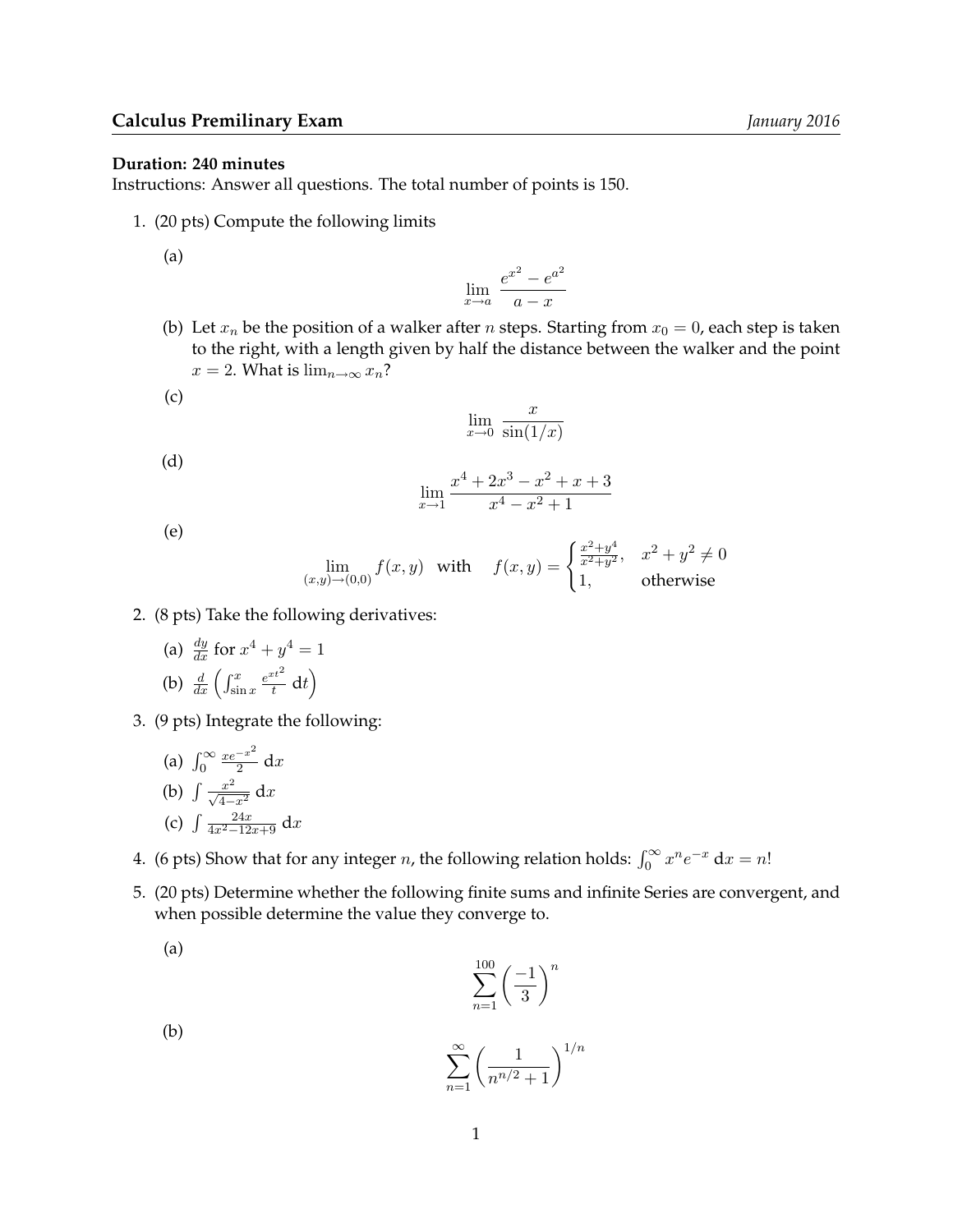(c)

$$
\sum_{n=1}^{\infty} \frac{\sin(n\pi/2)}{n+1}
$$

(d)

$$
\sum_{n=0}^{\infty} 2^n \frac{(x-1/2)^n}{n!}
$$

- 6. (12 pts) Let x be the number of hours spent studying math in a day, and y be the number of hours spent studying anything in a day. Let the accumulated knowledge be given by  $f(x,y) = \frac{x^3}{3} - \frac{5x^2}{2} + 4x + 100 + \frac{y-2}{2}$ . Determine appropriate constraints on x and y and find how many hours per day one should study mathematics and other topics to maximize one's knowledge (according to this model).
- 7. (8 pts) Find the distance between the point (1,3,-1) and the plane  $x 2y z + 5 = 0$ . If you use a specific distance formula, explain how it was obtained.
- 8. (10 pts) The integral  $R = \int \int_D f(x, y) dA$  calculates the total amount of rainfall in the United States in 2014.
	- (a) Give the appropriate meaning of D, dA, and of the function  $f(x, y)$ .
	- (b) If  $D$  is approximated as the region drawn below, set-up the proper bounds of integration in Cartesian coordinates.
	- (c) Find the area of D.



- 9. (12 pts) The integral  $M = \int \int \int_V h(x, y, z) dV$  calculates the mass of Uranus.
	- (a) Assuming that the planet is a sphere centered at the origin, with radius 1, set up the integral for the mass in cylindrical coordinates.
	- (b) In the same conditions, set up the integral for the mass in spherical coordinates.
	- (c) In the same conditions, set up the integral for the mass in Cartesian coordinates.
- 10. (12 pts) Compute the flux of water into a vertical cylindrical fishing net if the velocity of the water is  $\vec{F} = (xz\hat{i} + yz\hat{j} + e^{\cos y}\hat{k})$  cm/min and the net lies along the z-axis below the plane  $z = 0$  and has radius 4m and depth 5m. How much fish would you find in the net after one hour if there are 0.02 fish per meter cubed?